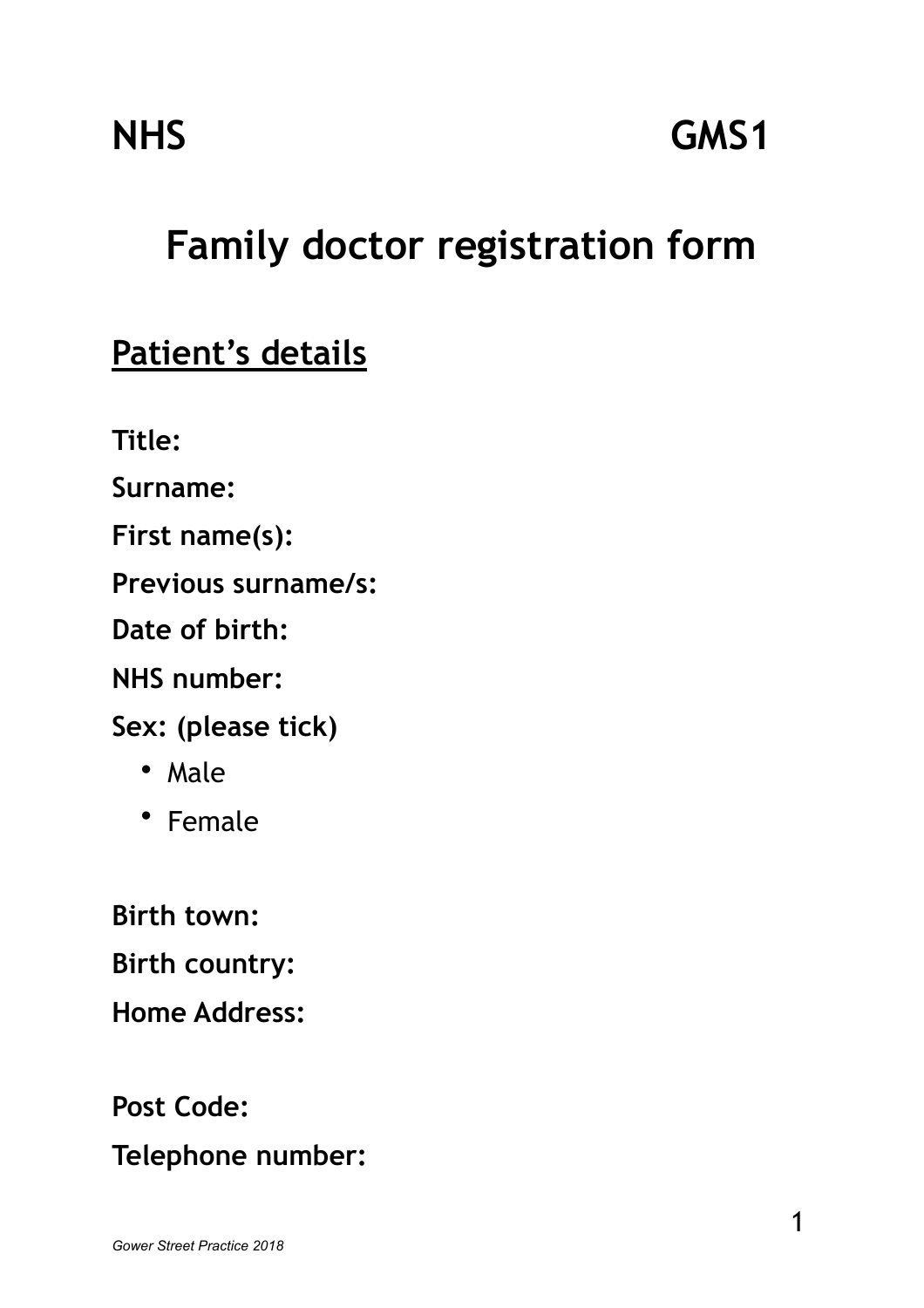# **Please help us trace your previous medical records by providing the following information**

**Your previous address in the UK:** 

**Name of previous doctor while at that address:** 

**Address of previous doctor:** 

## **If you are from abroad**

Your first UK address where registered with a GP:

If previously resident in UK, date of leaving:

Date you first came to live in UK: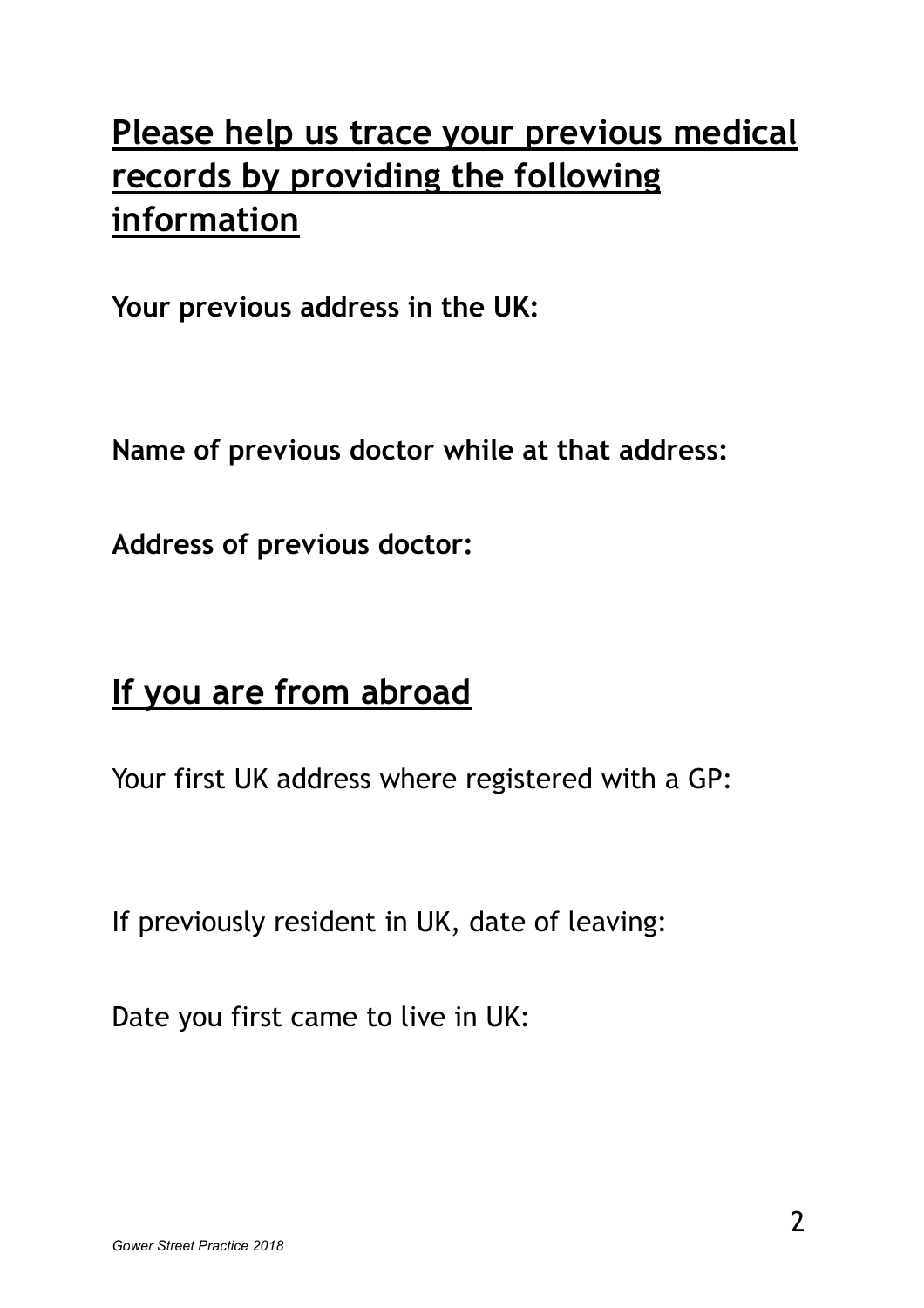# **If you are returning from the Armed Forces:**

**Address before enlisting:** 

**Service or Personnel Number:** 

**Enlistment date:** 

## **If you are registering a child under 5**

**I wish the child above to be registered with the doctor named overleaf for Child Health Surveillance** 

- Yes
- No

## **If you need your doctor to dispense medicines and appliances**

**(Note:** not all doctors are authorised to dispense medicines.)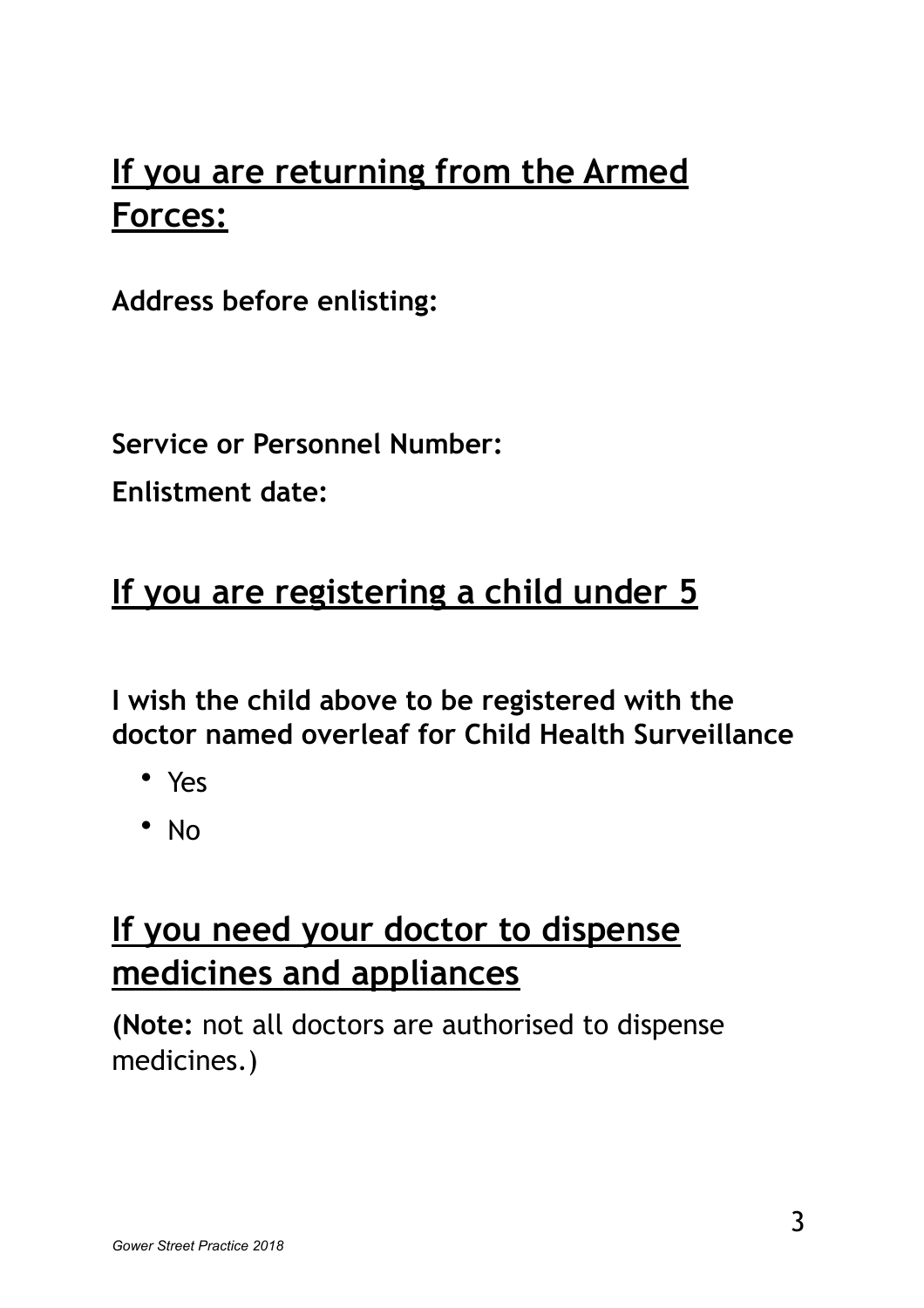**I live more than 1 mile in a straight line from the nearest chemist.** 

- Yes
- No

**I would have serious difficulty in getting them from a chemist.** 

- Yes
- No

## **Communication support needs**

**Do you have any information and communication support needs?** For example, would you like information in **Large Print** or **Easy Read** format? Do you use a hearing aid or communicate in **British Sign Language**? Do you need a language interpreter?

**Please tell us your preferences:** 

**My GP can share my communication needs and preferences with other health services.** 

- Yes
- No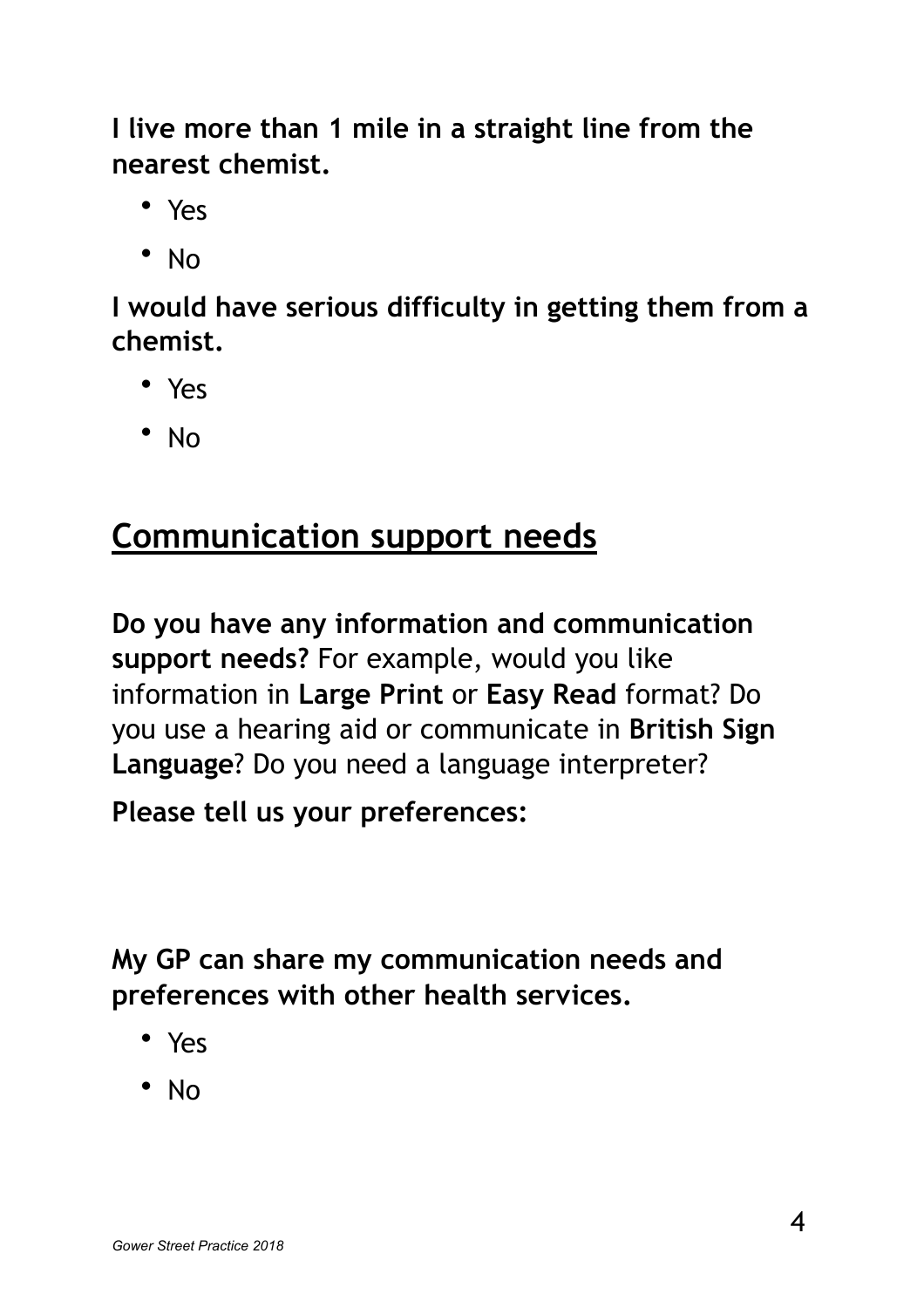**Signature of Patient:** 

**Signature on behalf of Patient:** 

**Date:** 

## **NHS Organ Donor registration**

**I want to register my details on the NHS Organ Donor Register as someone whose organs/tissue may be used for transplantation after my death. Please tick the options that apply.** 

- Any of my organs and tissue or
- Kidneys
- Heart
- Liver
- Corneas
- Lungs
- Pancreas
- Any part of my body

#### **Signature confirming my agreement to organ/tissue donation:**

#### **Date:**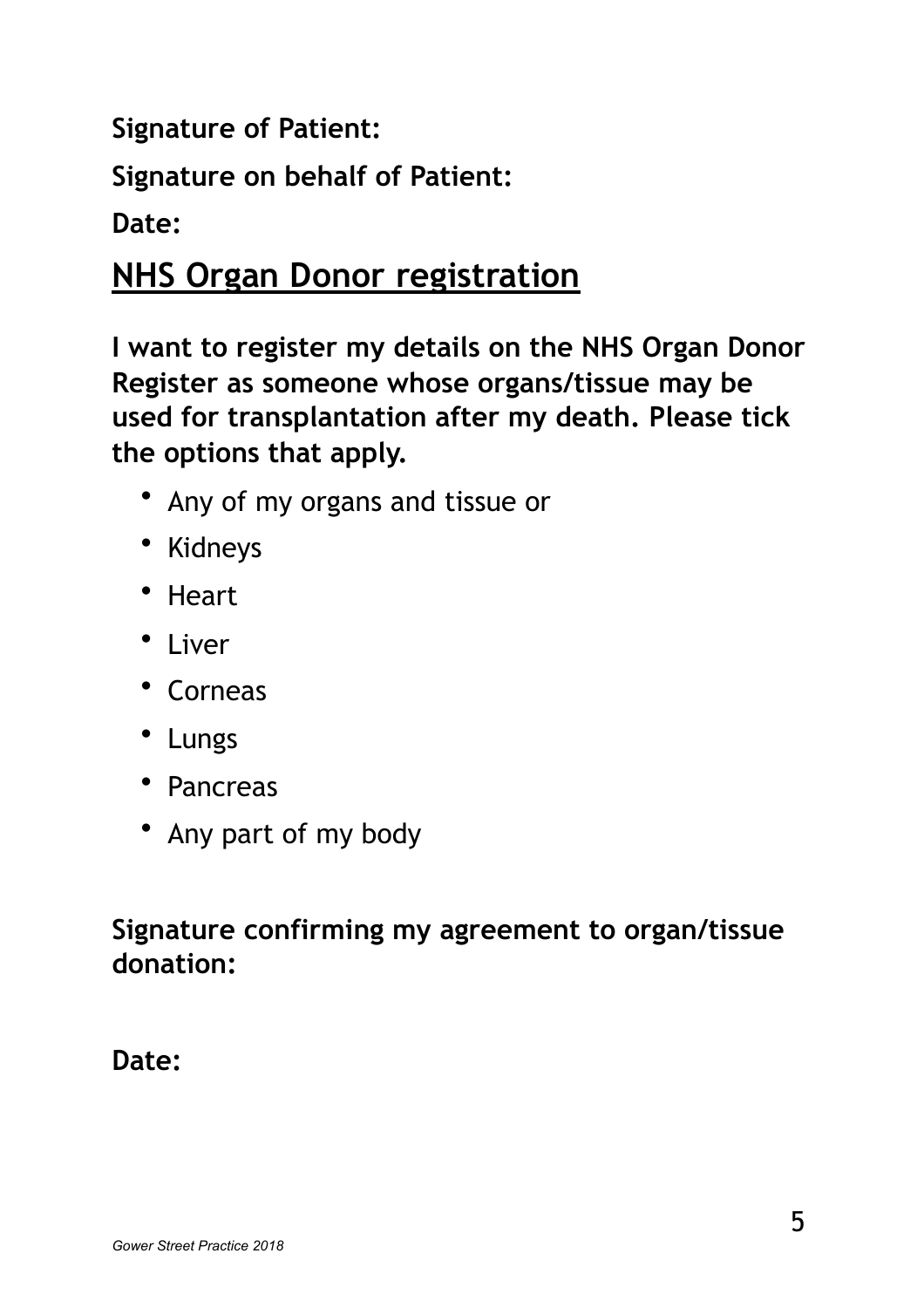**For more information, please ask at reception for an information leaflet or visit the website** 

**www.uktransplant.org.uk, or call 0300 123 23 23** 

## **NHS Blood Donor registration**

**I would like to join the NHS Blood Donor Register as someone who may be contacted and would be prepared to donate blood.** 

**Have you given blood in the last 3 years?** 

- Yes
- No

**Signature confirming consent to inclusion on the NHS Blood Donor Register:** 

#### **Date:**

**For more information, please ask for the leaflet on joining the NHS Blood Donor Register** 

**My preferred address for donation is:** (only if different from above, e.g. your place of work)

#### **Postcode:**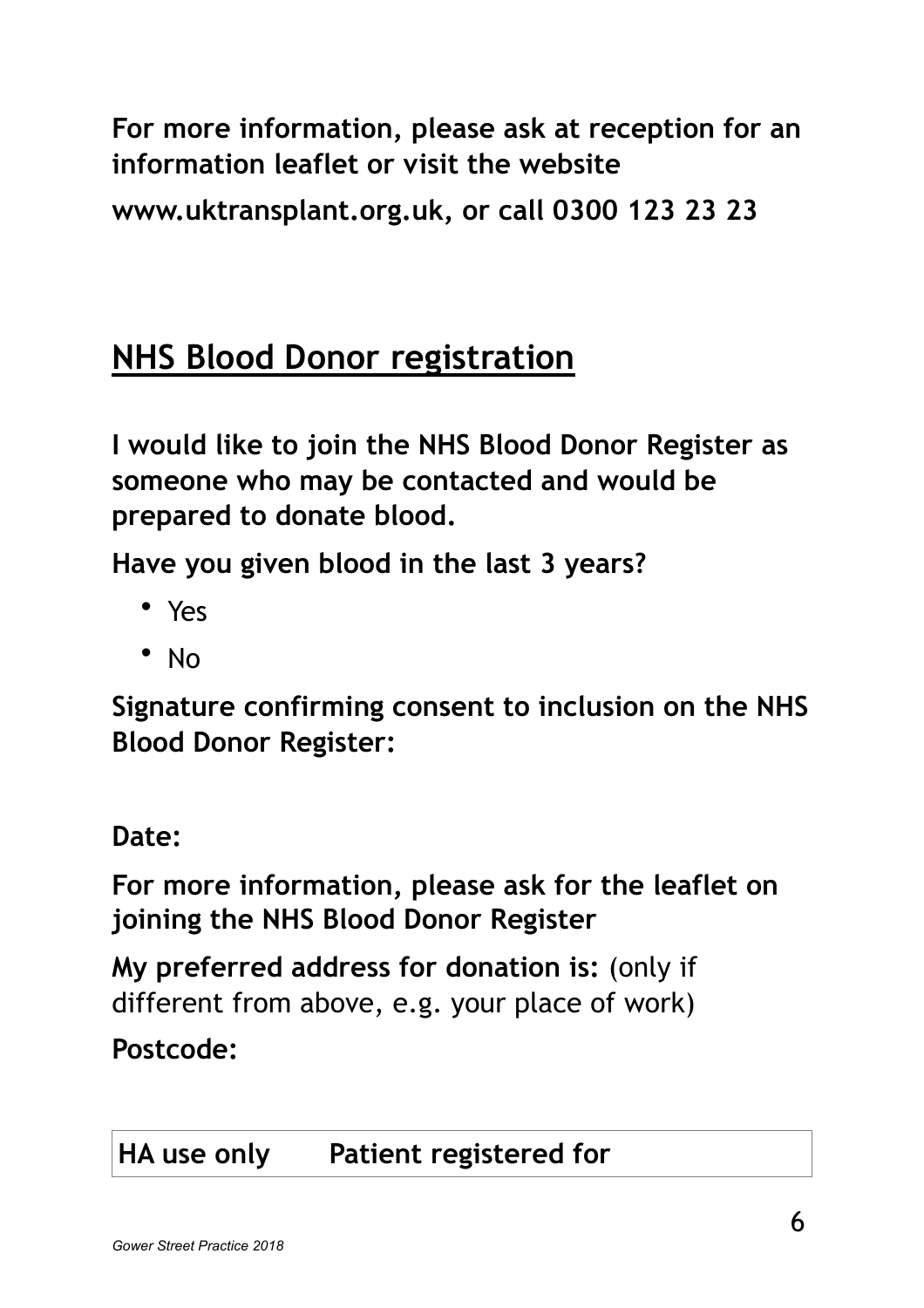| <b>GMS</b> | <b>CHS</b> | <b>Dispensing</b> | <b>Rural Practice</b> |  |
|------------|------------|-------------------|-----------------------|--|
|------------|------------|-------------------|-----------------------|--|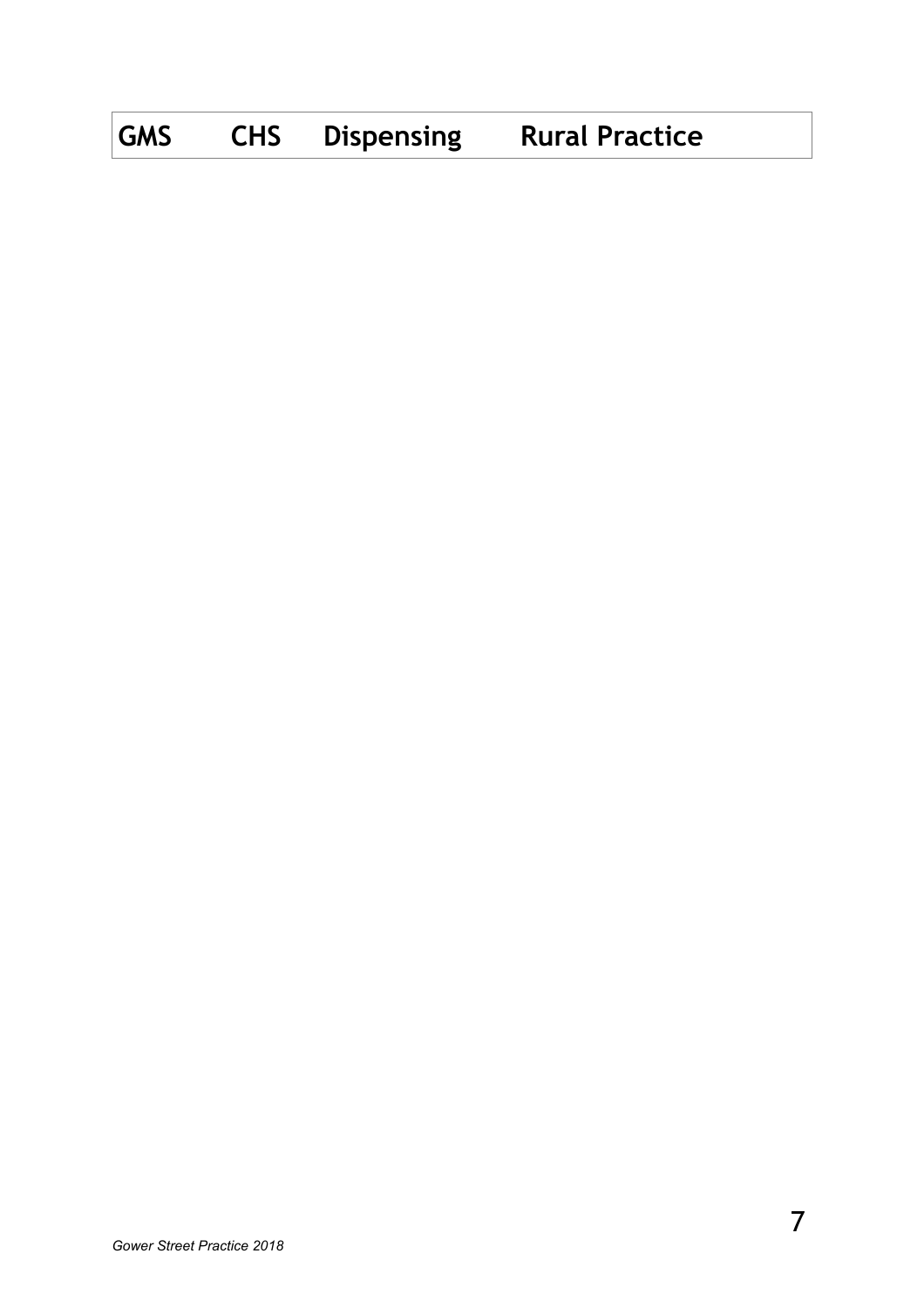# **To be completed by the doctor**

**Doctors Name:** 

**HA Code:** 

**{Please tick} I have accepted this patient for general medical services** 

• Yes

**For the provision of contraceptive services** 

• Yes

**I have accepted this patient for general medical services on behalf of the doctor named below who is a member of this practice** 

• Yes

**Doctors Name, if different from above: HA Code:** 

**I am on the HA CHS list and will provide Child Health Surveillance to this patient or** 

• Yes

**I have accepted this patient on behalf of the doctor named below, who is a member of this practice and is on the HA CHS list and will provide Child Health Surveillance to this patient.** 

• Yes

**Doctors Name, if different from above: HA Code:**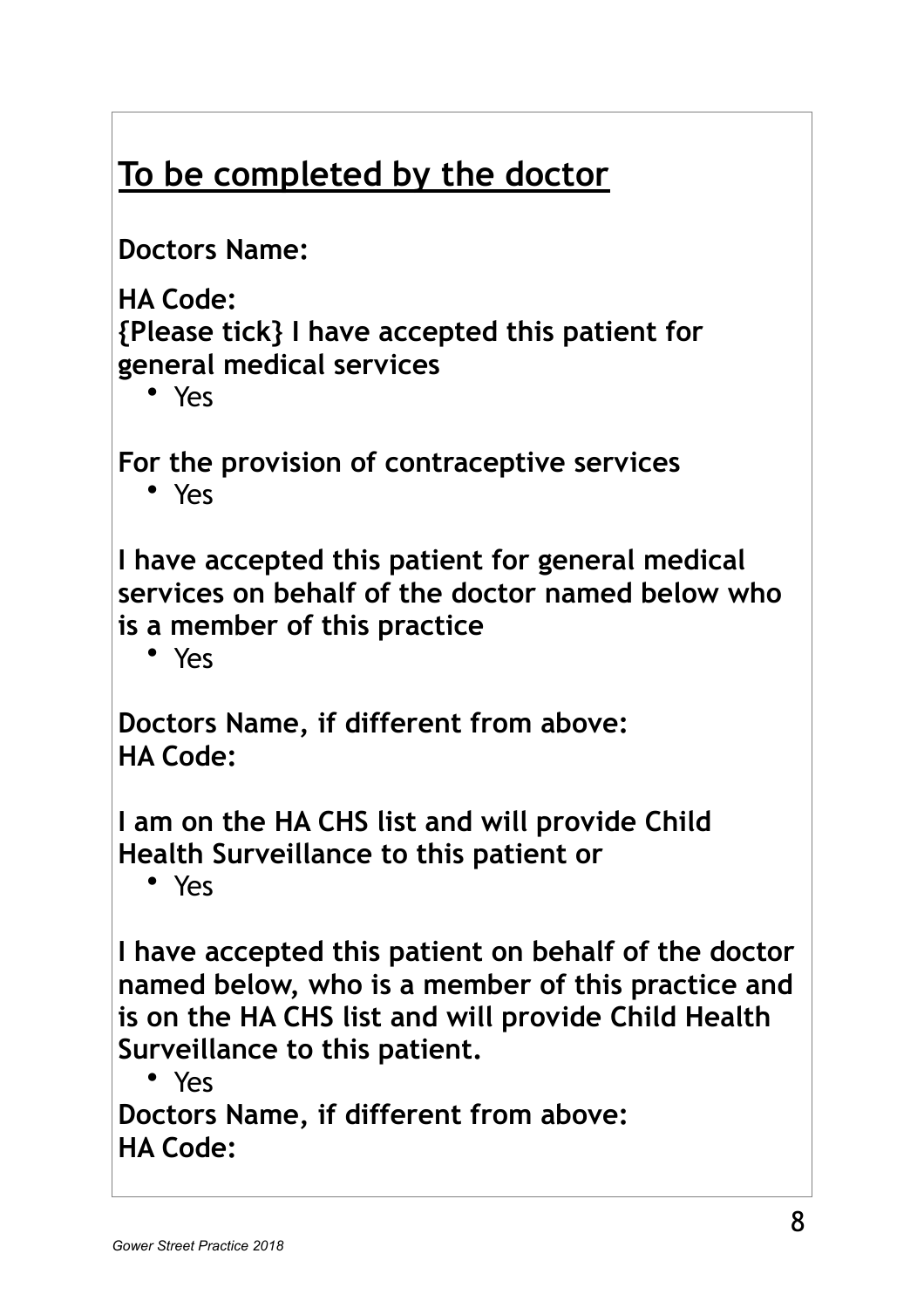# **Supplementary Questions**

### **PATIENT DECLARATION for all patients who are not ordinarily resident in the UK.**

Anybody in England can register with a GP practice and receive free medical care from that practice.

However, if you are not 'ordinarily resident' in the UK you may have to pay for NHS treatment outside of the GP practice. Being ordinarily resident broadly means living lawfully in the UK on a properly settled basis for the time being. In most cases, nationals of countries outside the European Economic Area must also have the status of 'indefinite leave to remain' in the UK.

Some services, such as diagnostic tests of suspected infectious diseases and any treatment of those diseases are free of charge to all people, while some groups who are not ordinarily resident here are exempt from all treatment charges.

More information on ordinary residence, exemptions and paying for NHS services can be found in the Visitor and Migrant patient leaflet, available from your GP practice.

You may be asked to provide proof of entitlement in order to receive free NHS treatment outside of the GP practice, otherwise you may be charged for your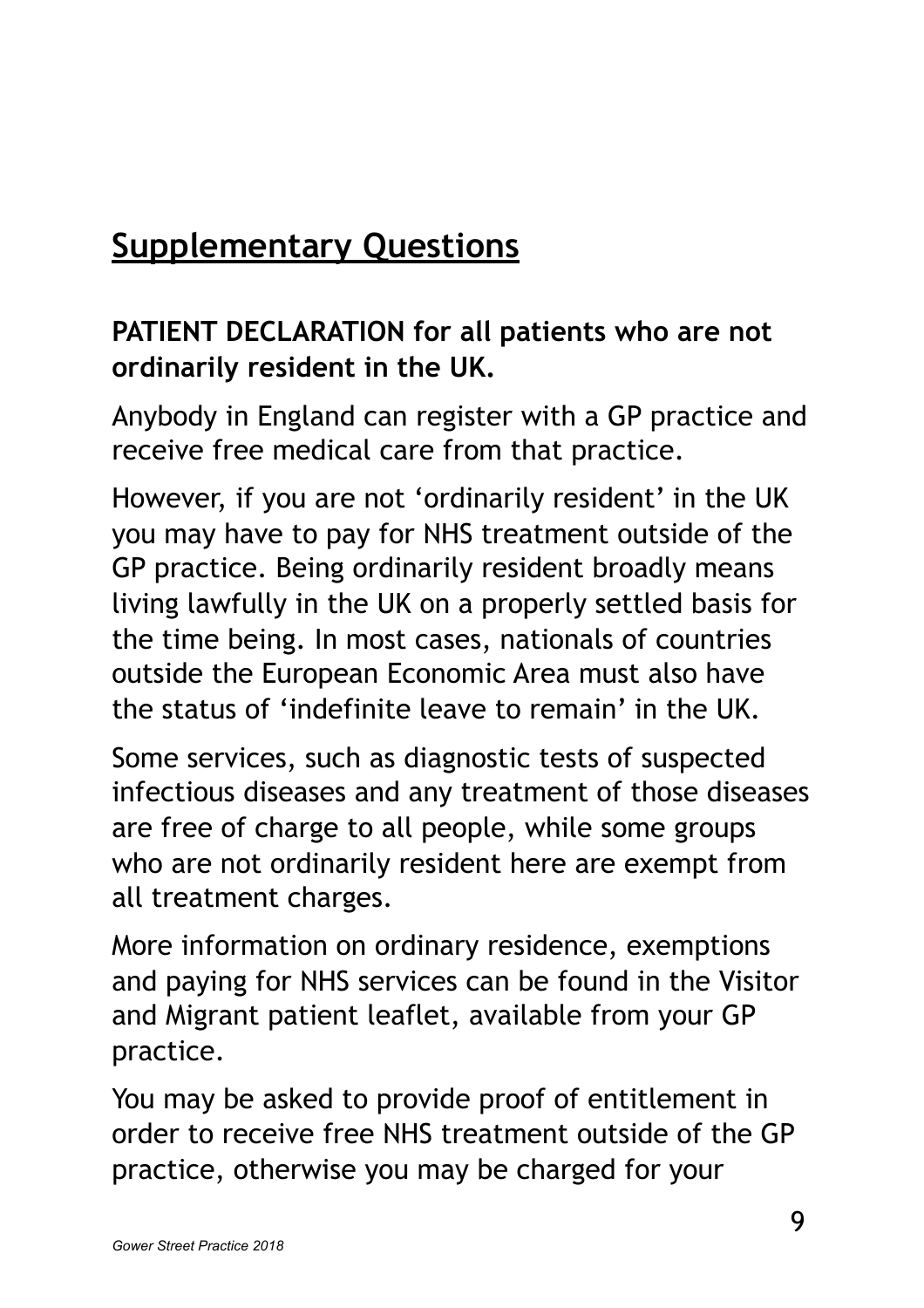treatment. Even if you have to pay for a service, you will always be provided with any immediately necessary or urgent treatment, regardless of advance payment.

The information you give on this form will be used to assist in identifying your chargeable status, and may be shared, including with NHS secondary care organisations (e.g. hospitals) and NHS Digital, for the purposes of validation, invoicing and cost recovery. You may be contacted on behalf of the NHS to confirm any details you have provided.

**Please tick one of the following:** 

- **a) I understand that I may need to pay for NHS treatment outside of the GP practice** 
	- □
- **b) I understand I have a valid exemption from paying for NHS treatment outside of the GP practice. This includes for example, an EHIC, or payment of the Immigration Health Charge ("the Surcharge"), when accompanied by a valid visa. I can provide documents to support this when requested**

 $\Box$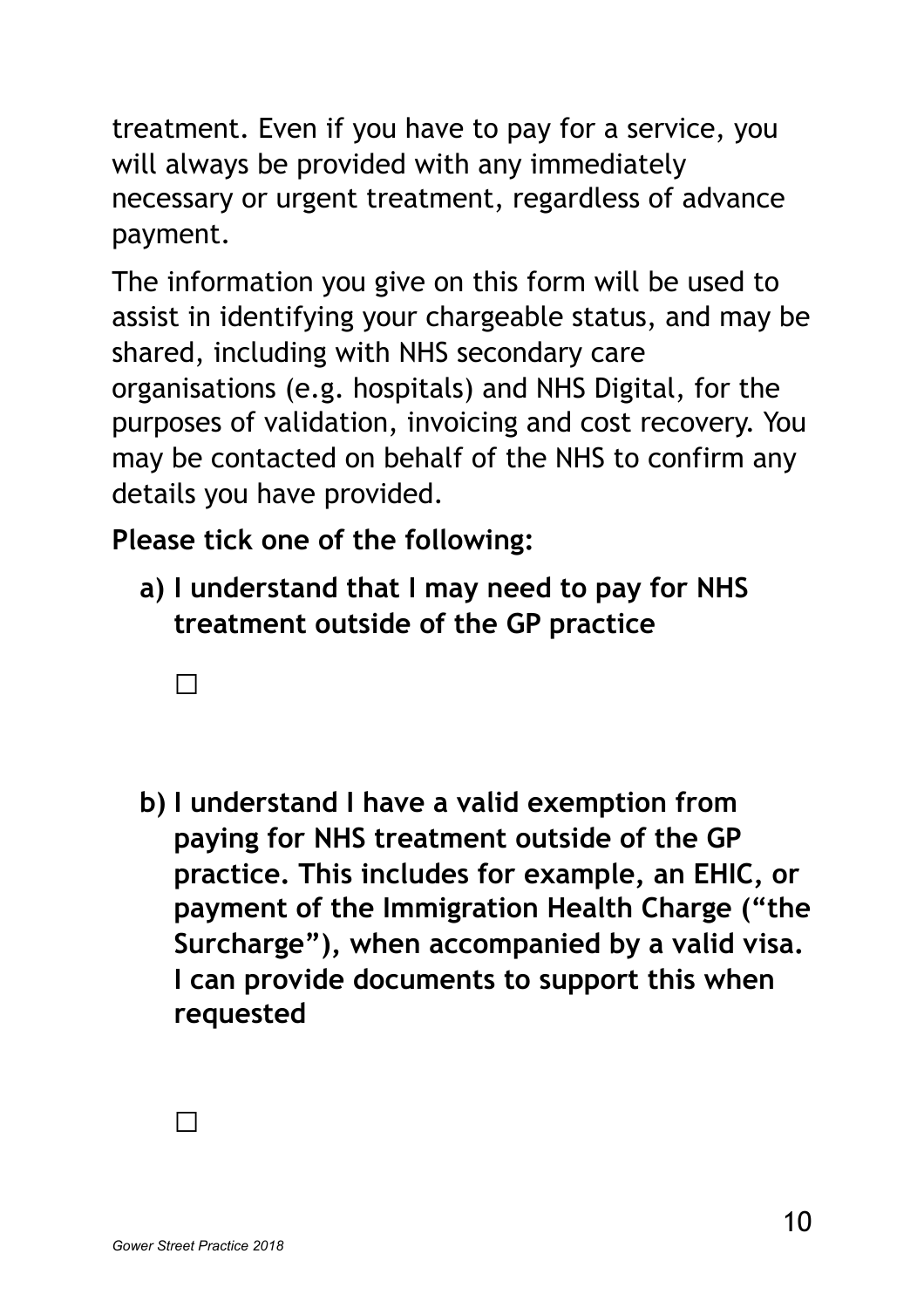**c) I do not know my chargeable status** 

□

I declare that the information I give on this form is correct and complete. I understand that if it is not correct, appropriate action may be taken against me. A parent/guardian should complete the form on behalf of a child under 16.

**Signed: Date: Print name: On behalf of: Relationship to patient:** 

**Complete next section if you live in another EEA country, or have moved to the UK to study or retire, or if you live in the UK but work in another EEA member state. Do not complete this section if you have an EHIC issued by the UK.**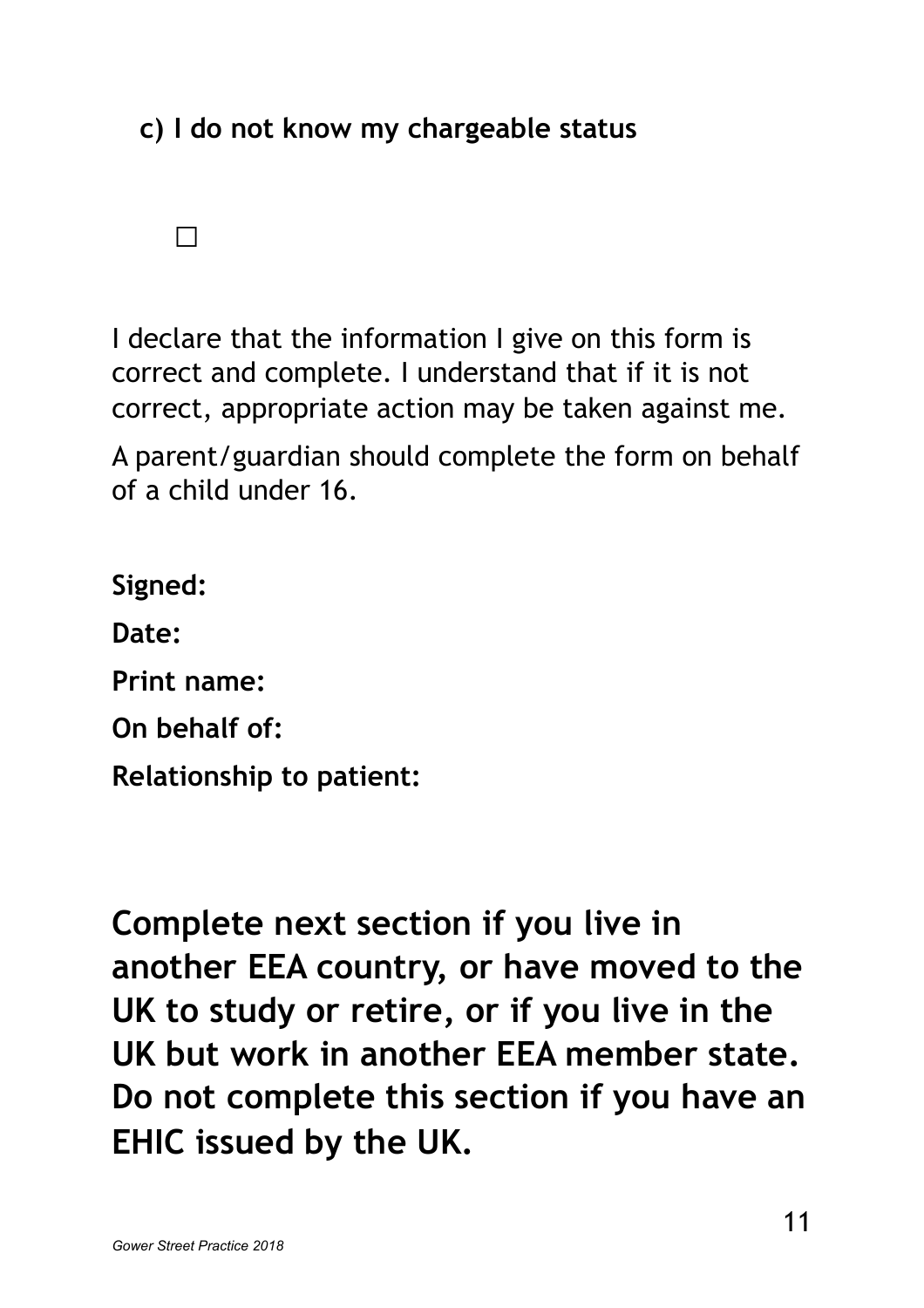# **Non-UK European Health Insurance Card (EHIC), Provisional Replacement Certificate (PRC) details and S1 Forms.**

**Do you have a non-UK EHIC or PRC?** 

- Yes
- No

**If yes, please enter details from your EHIC or PRC below:** 

**Country Code:** 

**Name:** 

**Given Names:** 

**Date of Birth:** 

**Personal Identification Number:** 

**Identification number of the institution:** 

**Identification number of the card** 

**Expiry Date:** 

**PRC validity period** (DD MM YYYY)

- From:
- $\cdot$  To:

**Please tick if you have an S1 (e.g. you are retiring to the UK or you have been posted here**